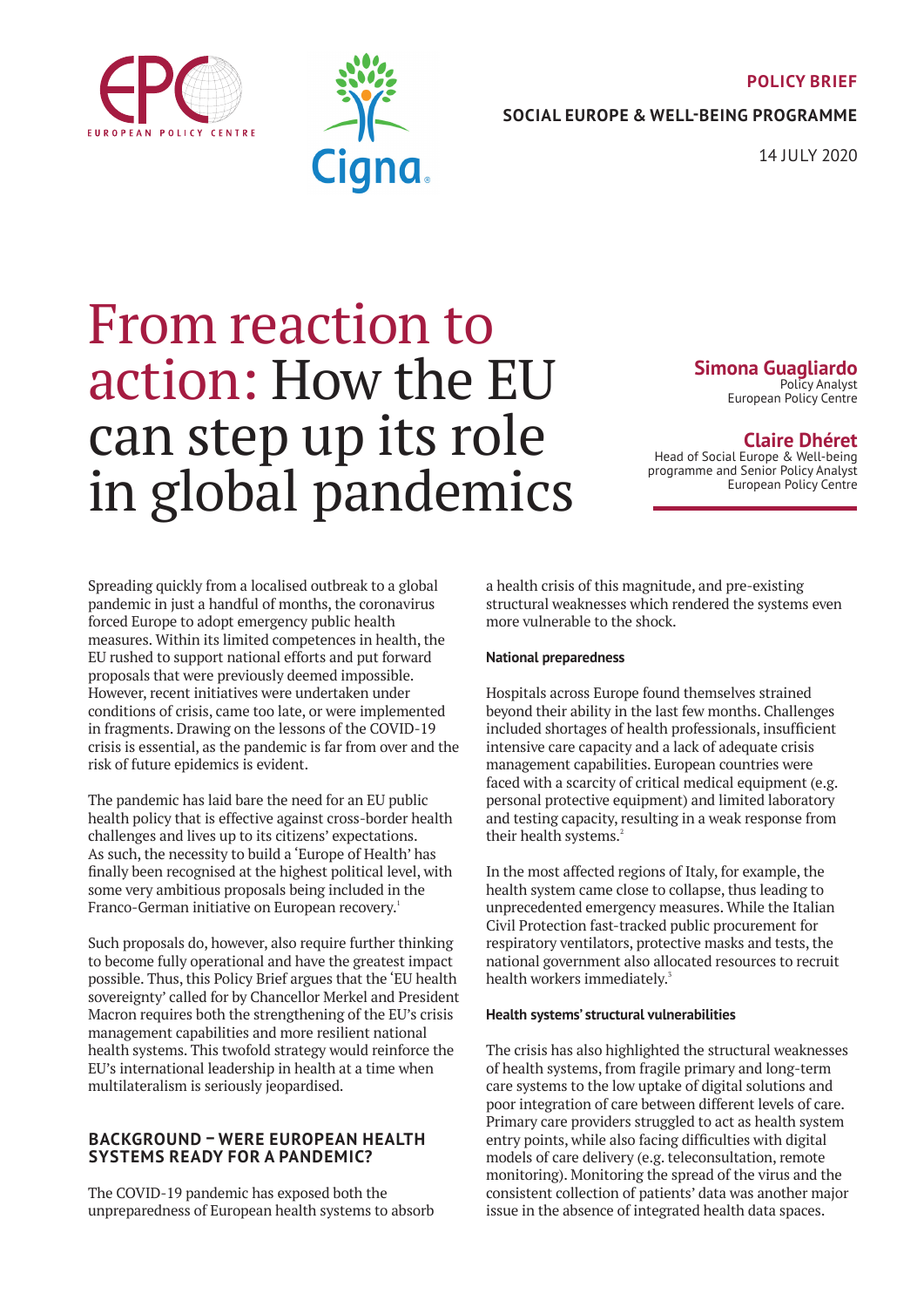Furthermore, the weak integration of care between primary care, hospitals and social care in some countries resulted in hospitals overflowing with patients and nursing homes becoming hotspots of the disease.<sup>4</sup>

The pandemic also hindered access to care for patients with underlying medical conditions. Resources had to be diverted to treat COVID-19 patients, resulting in reassigned staff and facilities. This meant interventions being cancelled, postponed or interrupted; access to therapies and treatments disrupted; and greater difficulties in securing medical consultations.

## **Different national approaches and a disrupted global order**

At the onset of the COVID-19 outbreak, poorly coordinated national approaches defined Europe's reaction. In addition to (the stringency of) the containment measures, the deployment of test-kits, the closure of borders and information on face masks vary greatly across member states.

Such a poorly coordinated and fragmented approach not only weakens national health systems' capacity to cope with cross-border health crises but also has a knockon effect on other EU policies. For instance, the lack of EU-wide coordination, especially in terms of crossborder movement restrictions, caused disruptions in the functioning of the Single Market and the supply of critical goods. Furthermore, it undermines the Union's credibility to act as a coherent block and ability to become a global health crisis manager in times of a jeopardised global health governance structure.<sup>5</sup> Following criticisms against the World Health Organization (WHO) and the US' threats to halt funding and disengage from the global arena, multilateralism in the field of health is under huge pressure. The field is in desperate need of renewed leadership.

## **STATE OF PLAY – THE EU'S REACTION TO THE PANDEMIC**

## **How has the EU responded to the crisis so far?**

The legal framework for EU action on health emergencies defined the main contours of the Union's first reaction to COVID-19.<sup>6</sup> Building on past experiences (i.e. the severe acute respiratory syndrome of the early 2000s, the 2009 swine flu pandemic), the EU put in place a legal framework to help member states coordinate preparedness and response measures. The framework is composed of three central pillars:

- 1. The Health Security Committee, comprising national representatives and chaired by the European Commission, and allowing member states to exchange information and coordinate their responses.
- 2. The European Centre for Disease Prevention and Control (ECDC), operating the early warning and response system and publishing regular bulletins on threats and risk assessment.

3. The joint procurement of medical countermeasures, allowing member states to benefit from collective purchases of critical goods voluntarily. Reacting to the COVID-19 crisis, the Commission launched different procurement processes to purchase critical medical equipment.

Despite the existence of this framework, the pandemic has revealed several deficiencies in European and national crisis management capabilities. They include a high dependency on information coming from international organisations; a lack of resources, competences or even credibility of existing EU entities; overly compartmentalised health systems; and a heavy reliance on other world regions to deploy medical equipment and medicines.

In reaction, the Commission has adopted new initiatives to support national efforts. A strategic stockpile of medical equipment, rescEU, has been created as part of the EU Civil Protection Mechanism. The Commission has also set up an expert group of scientists that advises on risk management measures to provide guidelines to member states (on e.g. testing strategies and health system resilience).

Moreover, the Commission has recently put forward ambitious proposals in the pharmaceutical field. In particular, it launched a plan to accelerate the development and production of COVID-19 vaccines, and a new pharmaceutical strategy to improve patients' access to safe and affordable medicines and to support innovation. These initiatives are echoing the need for 'EU health sovereignty' in the pharmaceutical sector, as called for by the Franco-German proposal for a new European approach to health crises, built around a strengthened medicines production capacity, increased funding for research and innovation (R&I), and common standards for health data interoperability.

## **What place for health in the next Multiannual Financial Framework?**

On 27 May, the Commission published its proposal for a revised EU budget for the next seven years<sup>7</sup> and an ambitious recovery package worth €750 billion, called 'Next Generation EU'.<sup>8</sup> The proposals show a significant change of pace and recentring of health policy at the EU level. In comparison to the previous Multiannual Financial Framework proposal's timid approach, this U-turn represents the Commission's eventual recognition that public health is a priority.<sup>9</sup> This is translated into substantial funding earmarked for health across different programmes:

- $\blacktriangleright$  The new ambitious stand-alone health programme, EU4Health, which is worth €9.4 billion. With an unprecedented financial allocation for EU health policy, the programme aims to enhance the Union's preparedness and responsiveness to future crises and strengthen health systems and the healthcare workforce.
- Other funding instruments will also support investment in health. Following a cross-sectoral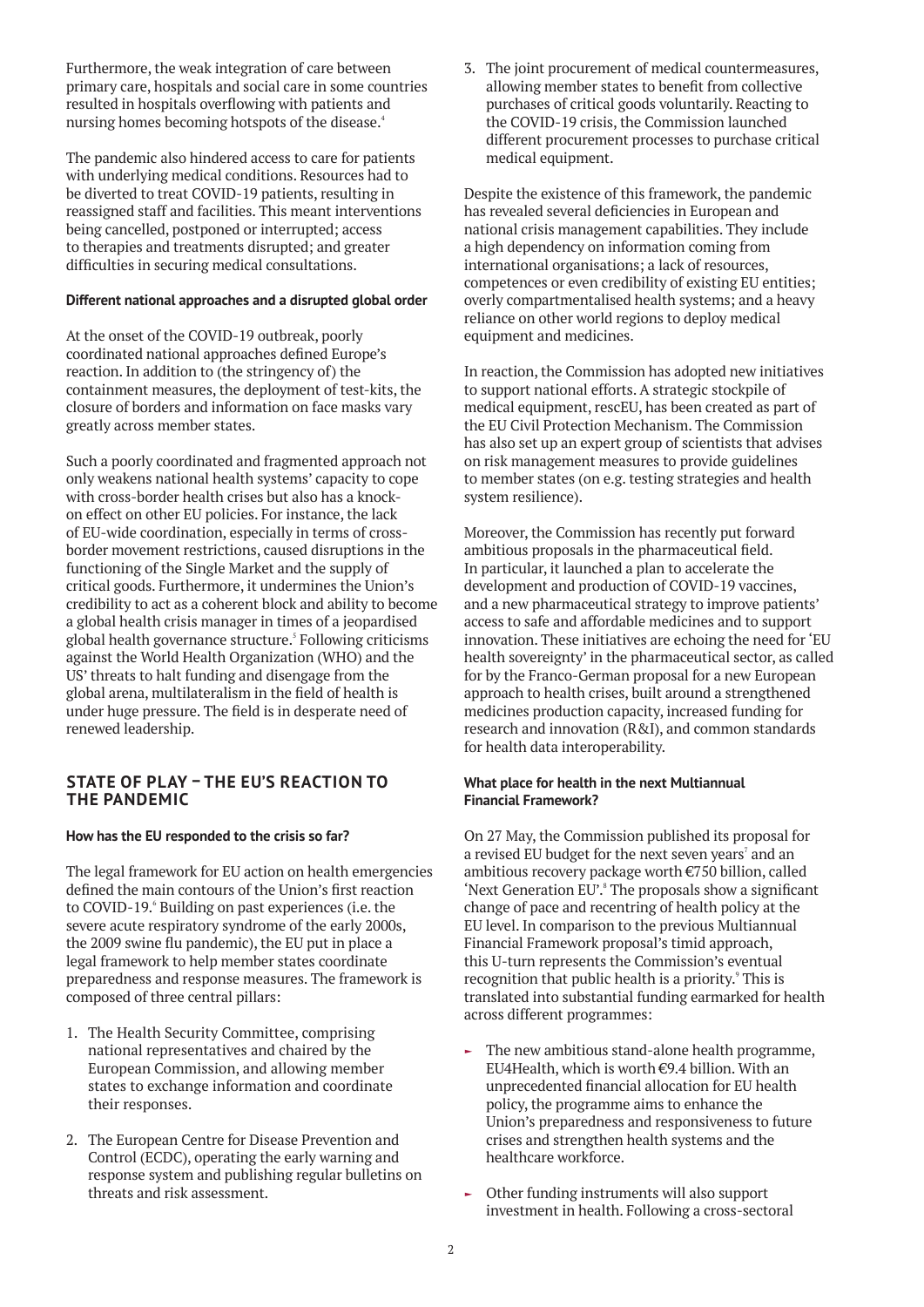approach, the Commission plans to use, among other programmes, the European Social Fund Plus to address inequalities in access to care, the European Regional Development Fund and the Digital Europe Programme to improve the physical and digital health infrastructure, and Horizon Europe to promote R&I in health.

## **PROSPECTS – MAKING EU AND NATIONAL HEALTH SYSTEMS MORE RESILIENT TO FUTURE PANDEMICS**

Despite the existing mechanisms and new ambitious proposals, the crisis has revealed a paradox between the cross-border dimension of the pandemic, and the national and even regional or local nature of the adopted measures. While tailor-made measures are needed to address local clusters and adapt to territorial specificities, they do not contain the spread of the virus sufficiently.

Thus, important reforms must take place to avoid repeated failures. Strong and credible EU-level governance mechanisms are necessary to ensure a rapid reaction from relevant authorities, as well as effective monitoring of implemented measures and adequate coordination among the relevant stakeholders, regions and member states. This is part of the urge to build a Europe of Health and must be rooted in a twofold strategy: fostering health crisis management capabilities while laying the foundations for resilient health systems. A strong Europe of Health would also benefit the EU's international image by positioning it strategically as a global health crisis manager.

## **Fostering EU health crisis management capabilities**

Several actions are needed to create genuine health crisis management capabilities at the EU level. Three of them would be particularly useful:

1. **Existing structures must be endowed with a stronger mandate**. The EU already has five health-related agencies,<sup>10</sup> but their resources and scope for action are minimal. For instance, while the ECDC, whose mission is to strengthen Europe's defences against infectious diseases through surveillance, monitoring, exchange of information and recommendation, could have helped warn national and European authorities about the magnitude of the current crisis, its impact was limited. Some of the reasons relate to the fact that it relies on fragmented data and information provided by national authorities and cannot impose any action on member states. In other words, its impact depends highly on member states' willingness to cooperate.

Instead of creating new entities, it is imperative to reflect on how existing ones can be strengthened and become more credible. It would include endowing the existing organisations with competences that expands their role from mere information providers, increasing their resources, developing their expertise and interaction with national entities, and ensuring the interoperability of health data across member states.

- 2. **A European stockpile of strategic medical products and equipment** that could be deployed when and where needed **is key**. While this stockpile falls under the Commission's proposal for the EU4Health programme, a lack of clarity still prevails as regards its governance, priorities and operational aspects. To avoid the creation of new EU agencies, this strategic reserve should be managed by the ECDC. The latter will also need the adequate competence and resources to act as a purchasing agent of medical products and equipment.
- 3. The current crisis will lay bare the fierce competition among member states in accessing medical treatment and vaccines. Negotiations on drug pricing are currently taking place at the national level, thus creating the risk that member states which offer the best price and most volume are at an advantage. This runs against the principle of providing equal access to EU patients.

To remedy this, **the EU must extend joint procurement mechanisms to medical treatment and vaccines** and **make better use of the Single Market in the health area.** By offering a bigger market to pharmaceutical companies and defining a common procurement strategy, member states would be able to increase their negotiation power and acquire drugs and vaccines at a lower cost. At the same time, the EU must outline common criteria of distribution to ensure that the most affected regions and high-risk population groups are prioritised.

## **Strengthening the resilience of national health systems**

The COVID-19 crisis has revealed member states' uneven capacities to deal with emergencies. This has been confirmed by several country-specific recommendations recently published under the European Semester.<sup>11</sup> In fact, the Commission highlighted the unpreparedness of many member states' health systems – a lack of adequate staff, resources and materials – during the pandemic.

Although EU competences in the area of health are currently limited, the EU can play an active role in transforming national health systems and strengthening their resilience to future epidemics. For instance, it can strengthen its role in **promoting modern, innovative and patient-centred care**, not least excluding its expenses from the public deficit calculation.<sup>12</sup>

In addition, the EU must promote a change of paradigm in how health systems operate and how their performance is measured. This means shifting from 'sick care' to systems that promote prevention and well-being throughout the entire lifecycle. The EU can contribute to this change by designing and encouraging the use of **a common evaluation framework for health care**. It should include indicators that study the accessibility, affordability and quality of care, and a strong focus on aspects like prevention, the multidisciplinary nature of the provided care services, and patient-reported outcomes.

The Commission should design the framework in consultation with EU member states, basing it on the